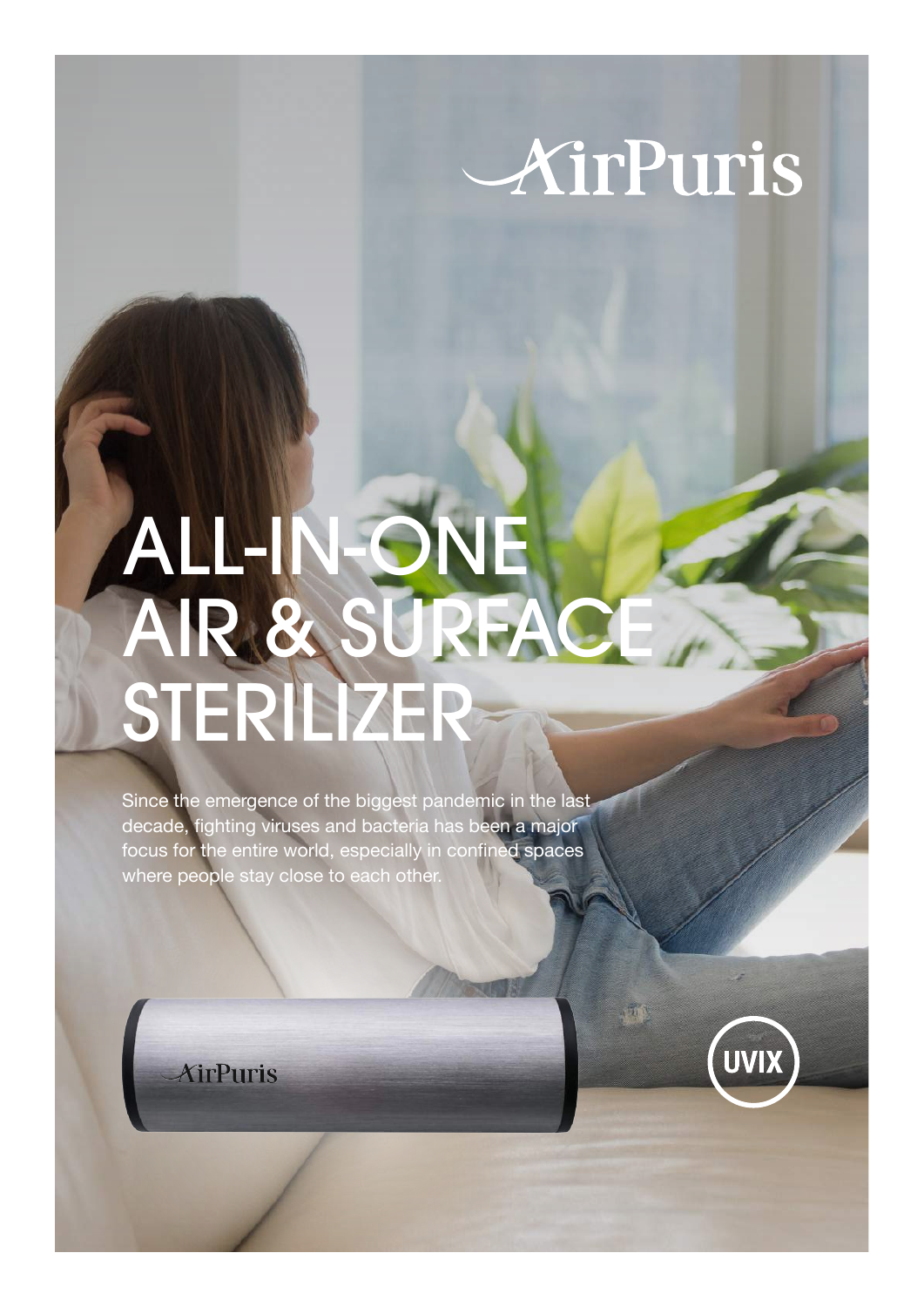AirPuris E1

### **Introduction**

The AirPuris has been developed for air and surface cleaning based on the latest technology with photocatalysis in combination through of UV-C light and a patented titanium screw.

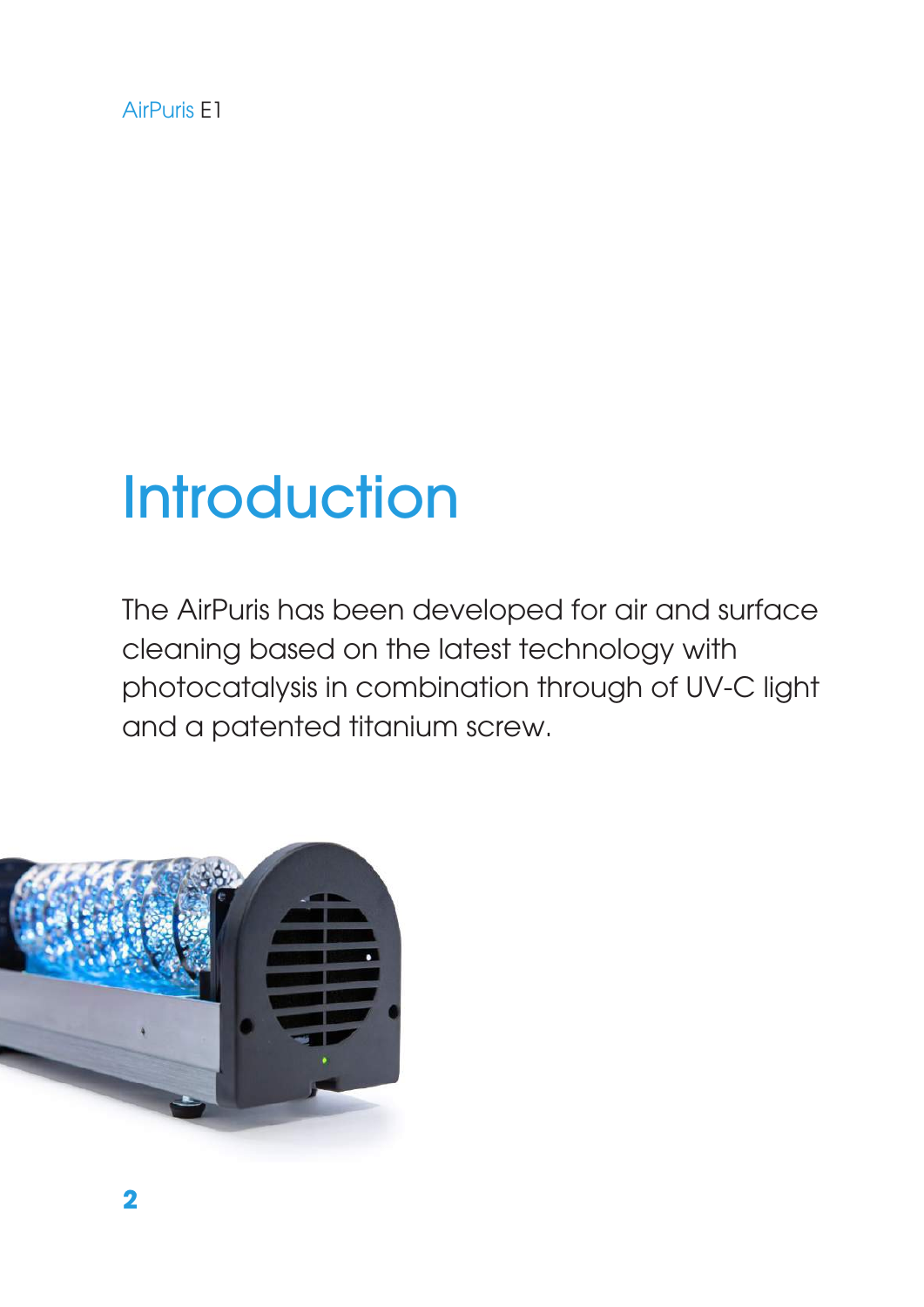UVIX's mission is to provide UV-C applications that contribute to a safer environment.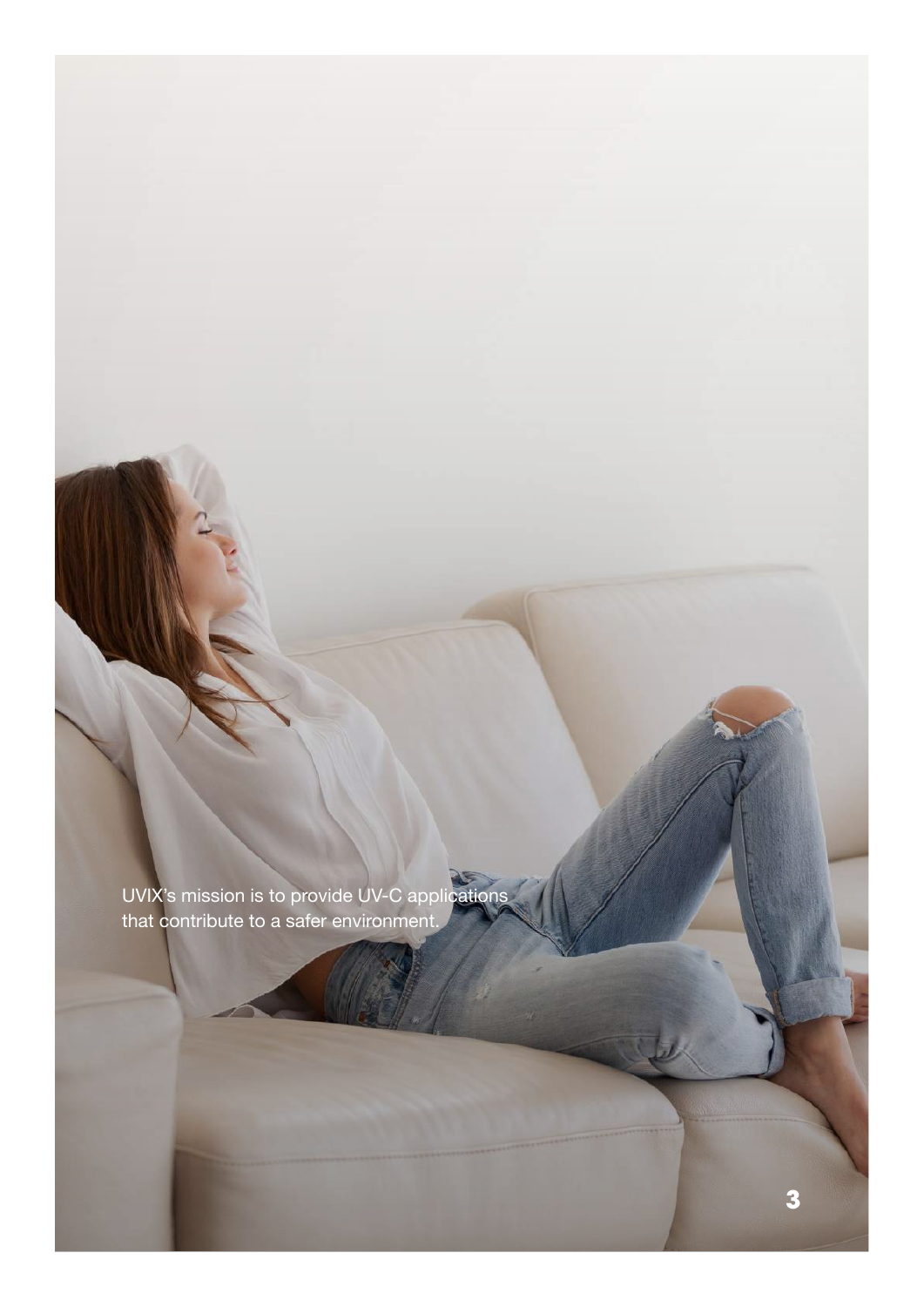### Air & surface solution

Clean air, safe space

The risk of poor air quality and contamination is higher in confined spaces. AIRPURIS-E1 is an ALL-IN-ONE air purifier and sterilizer. It purifies, deodorises, breaks down volatile gases and sterilizes.

The AirPuris cleans the air and surfaces up to 99.97% free of bacteria and viruses. Photocatalysis works with a designed configuration of UV-C light, air and a titanium catalysator.

**XirPuris**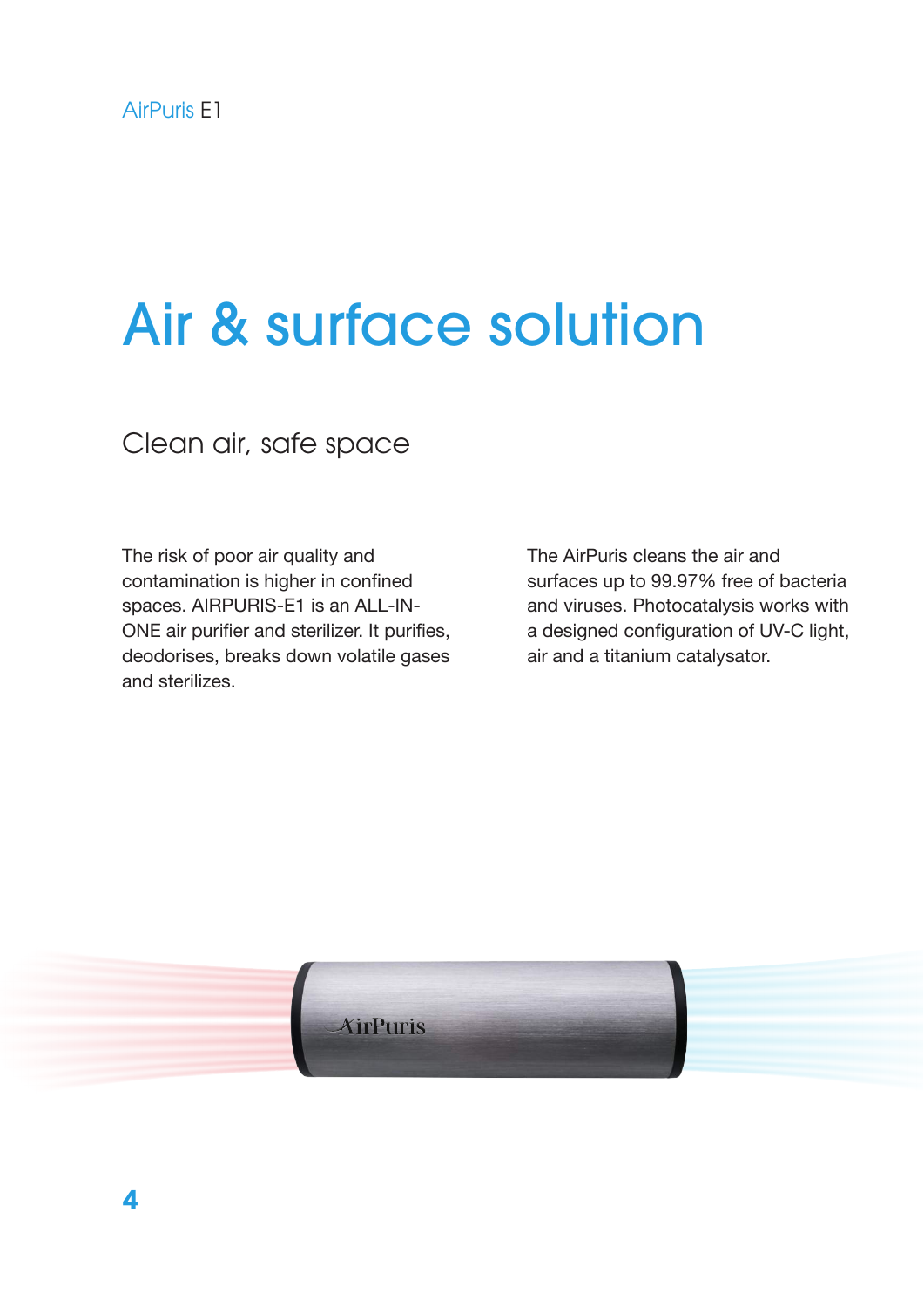## UV-C + photocatalysis

#### = economically efficient & sustainable



**Purification** 

**Deoderization** 

VOC devoc de-<br>composition Sterilization







(Ultra)fine dust

Life odor

Toxic gas Bacteria & virus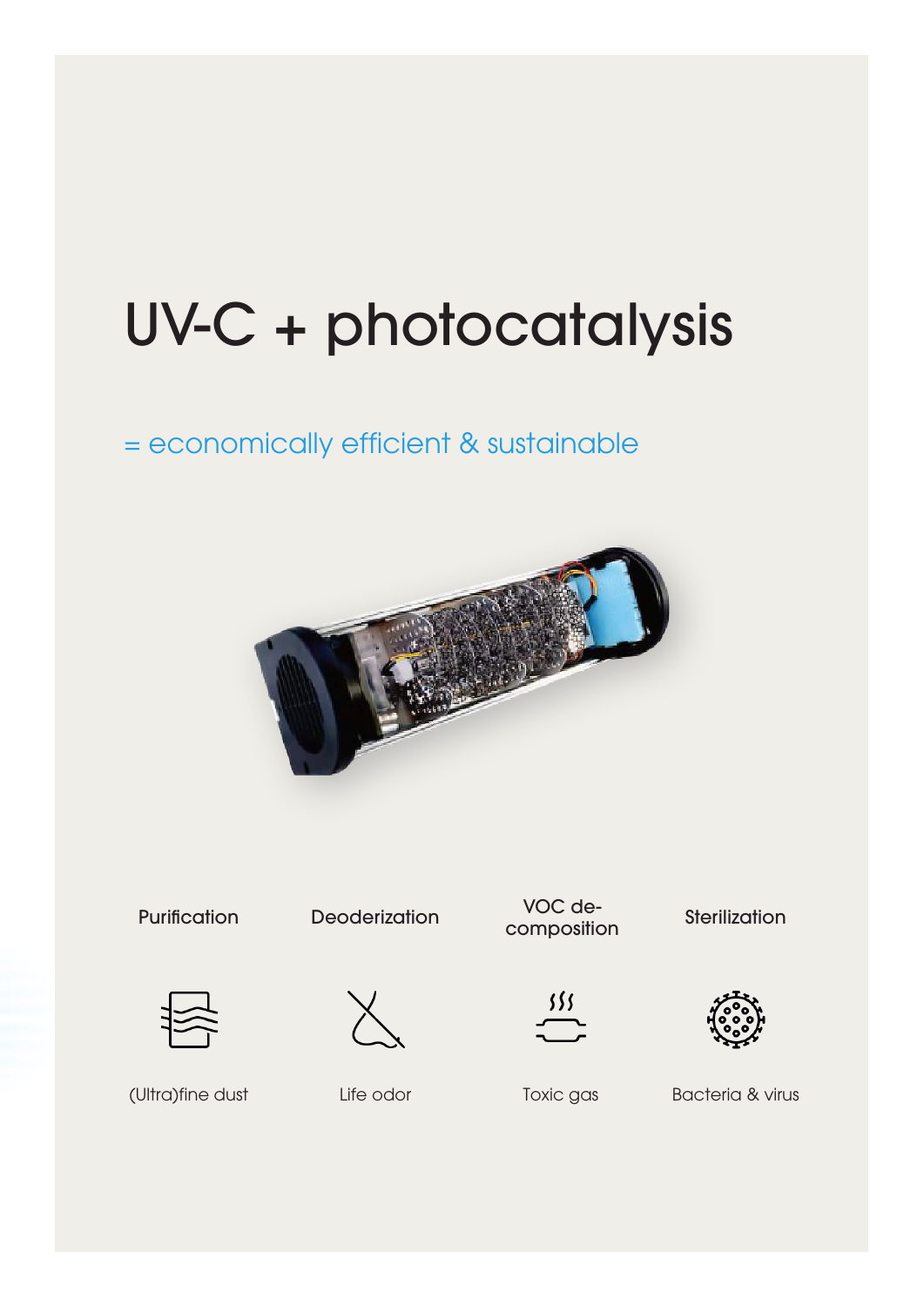### Eco-friendly technology

Harmless for humans

AirPuris E1

**6**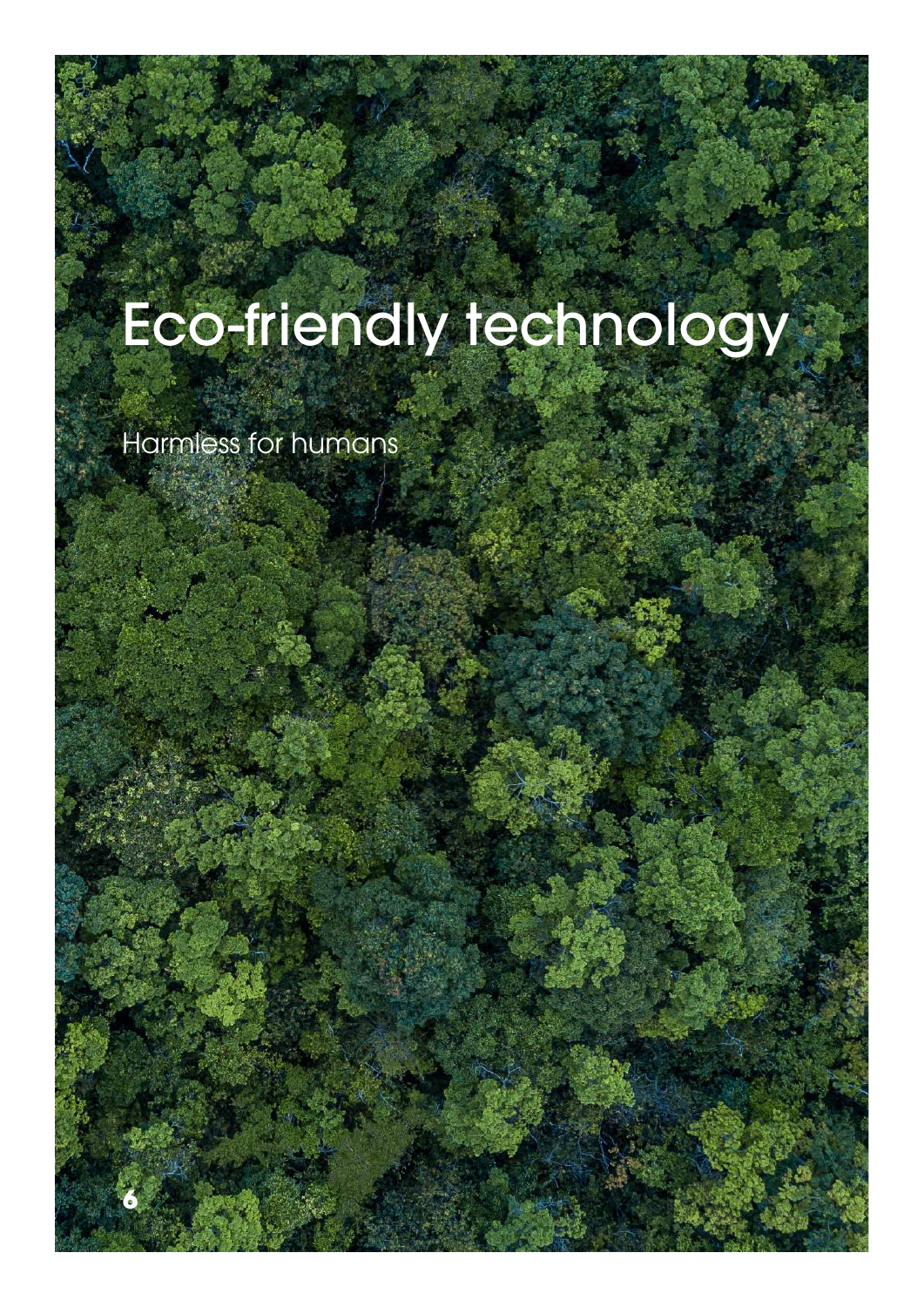### Specifications

#### AirPuris E1

| Product<br>specification      | Model name                                                                    | <b>AirPuris E-1</b>                                     |
|-------------------------------|-------------------------------------------------------------------------------|---------------------------------------------------------|
|                               | <b>Size</b>                                                                   | 350*110*125mm                                           |
|                               | Weight                                                                        | $2,5$ kg                                                |
|                               | Noise diagram                                                                 | 35dB                                                    |
|                               | Air purification capacity                                                     | 30m3/hour                                               |
| <b>Technical</b><br>mechanism | Spiral photocatalytic filter                                                  | Maximize photo catalyst efficiency                      |
|                               | UV technology                                                                 | Sterilization / Polarization through UV-C<br>wavelength |
|                               | Negative ion                                                                  | 3,000,000 ions/cc                                       |
|                               | Simultaneous purification, deodorization, VOC decomposition,<br>sterilization |                                                         |
| Product<br>feature            | Color                                                                         | Silver                                                  |
|                               | Internal structure                                                            | Stainless material                                      |
|                               | External case                                                                 | Premium design using aluminum material                  |
|                               | Stylish design                                                                |                                                         |